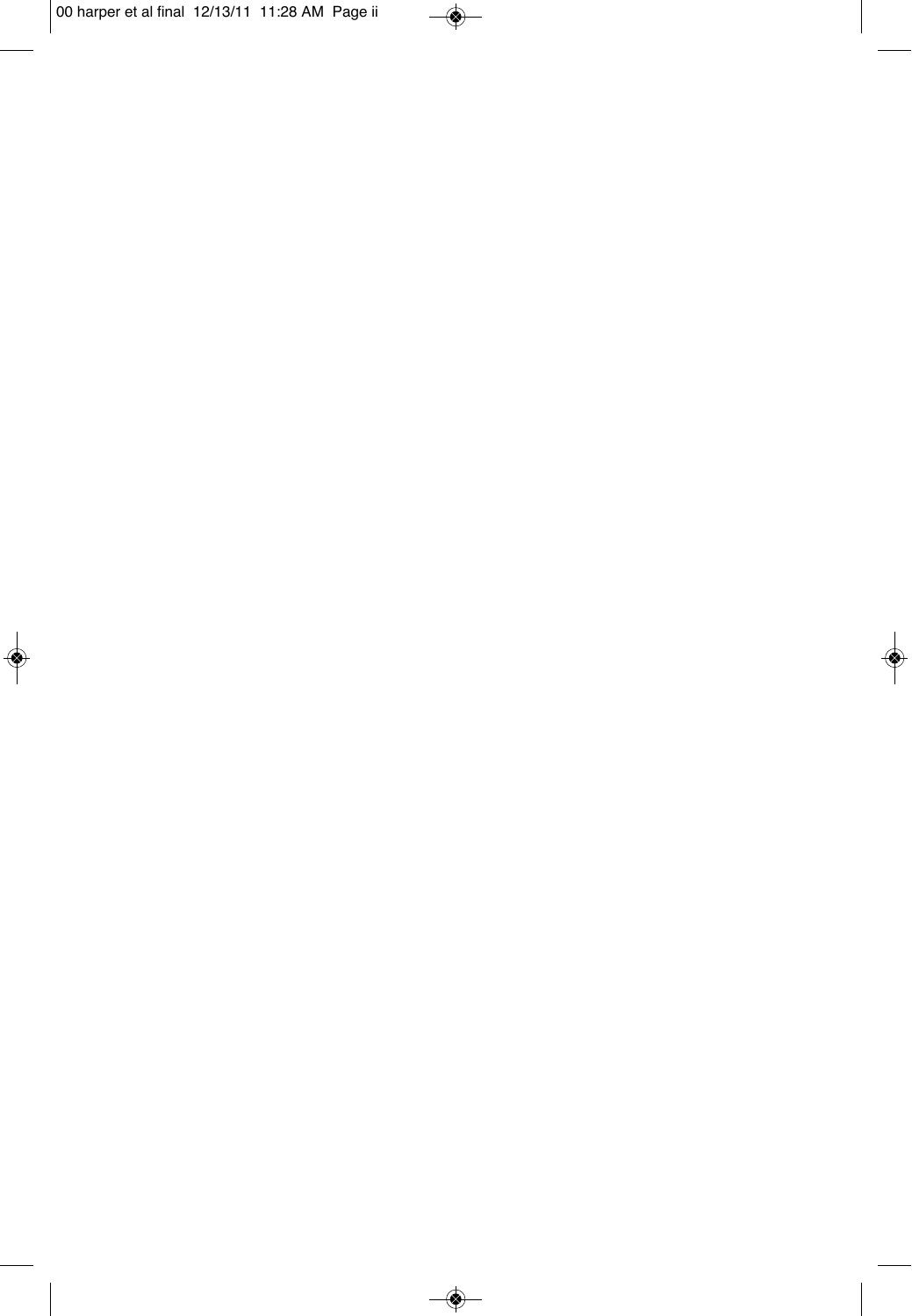# **Violence: Do We Know It When We See It?**

*A Reader*

Edited by **Dee Wood Harper Lydia Voigt William E. Thornton**

Carolina Academic Press

Durham, North Carolina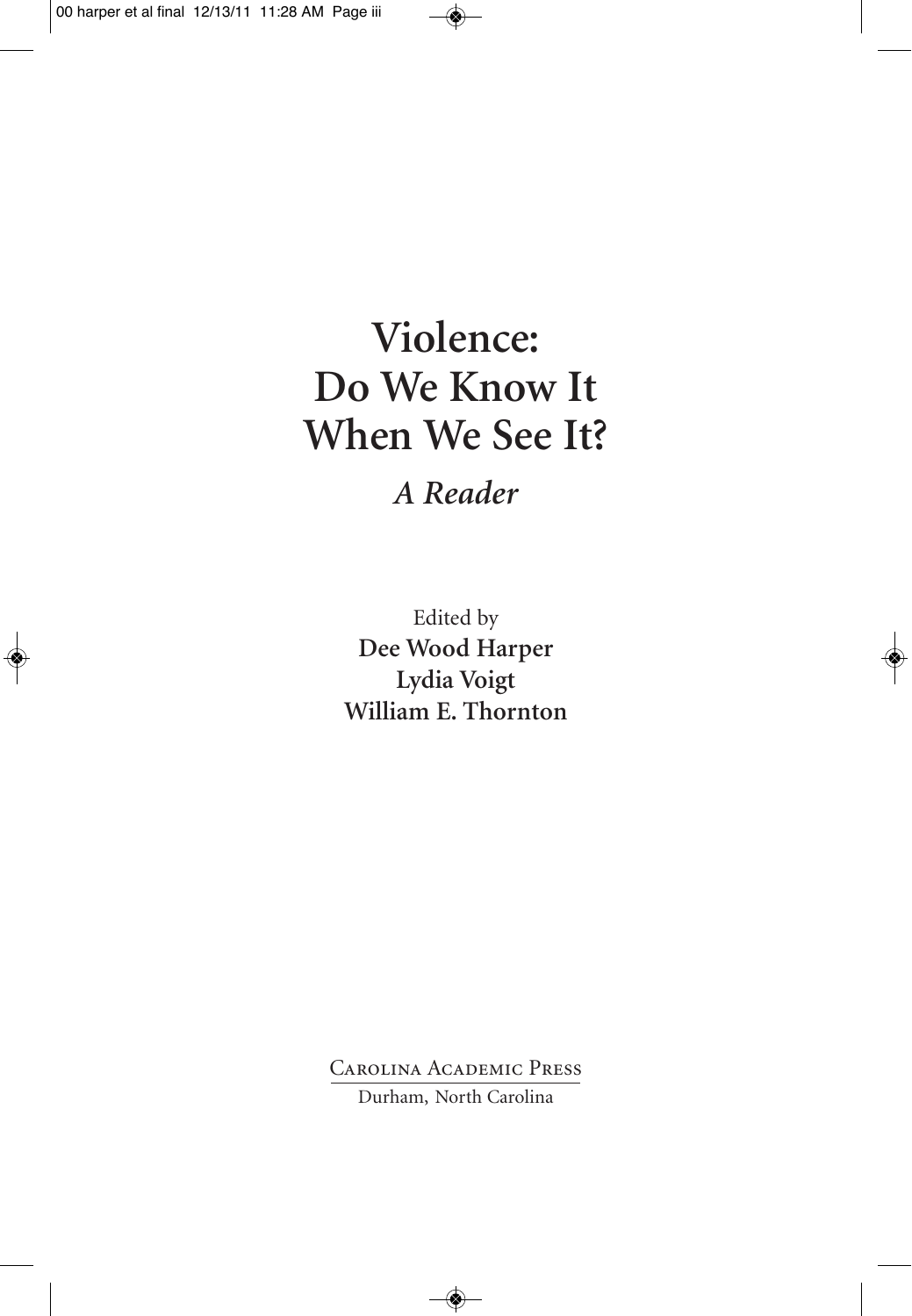## Copyright © 2012 Dee Wood Harper, Lydia Voigt, William E. Thornton All Rights Reserved

#### **Library of Congress Cataloging-in-Publication Data**

Harper, Dee Wood. Violence : do we know it when we see it?: a reader / Dee Wood Harper, Lydia Voigt, and William E. Thornton. p. cm. Includes bibliographical references and index. ISBN 978-1-59460-881-0 (alk. paper) 1. Violence. 2. Violence--Social aspects. I. Voigt, Lydia. II. Thornton, William E., 1946- III. Title.

HM1116.H377 2012 303.6--dc23

2011045299

Carolina Academic Press 700 Kent Street Durham, North Carolina 27701 Telephone (919) 489-7486 Fax (919) 493-5668 www.cap-press.com

Printed in the United States of America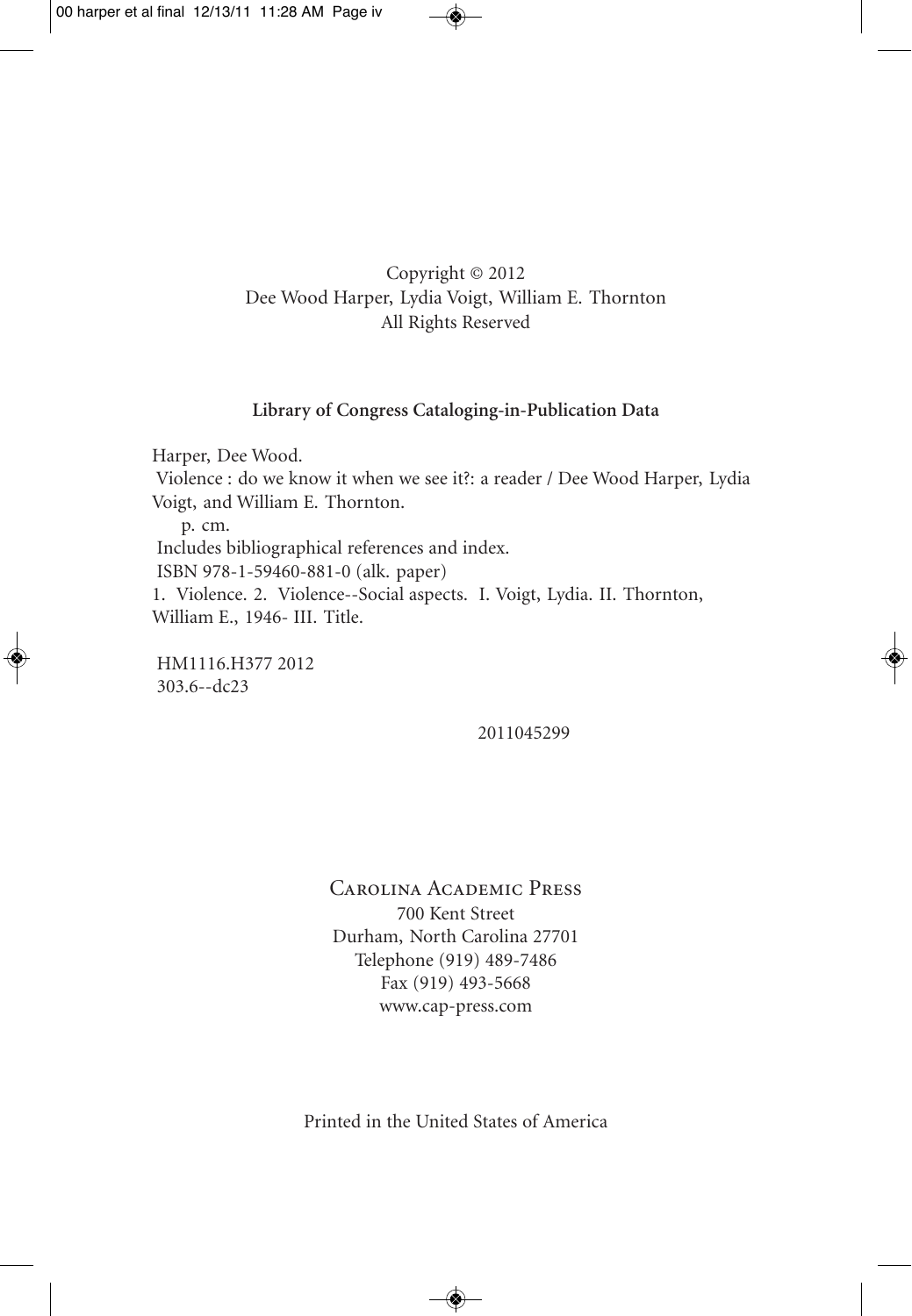*To Daniele, Miriam and William: You are the best!* —D.W.H.

*To our family: Elizabeth, Tatyana & Robin, and Karl & Marisa & sweet baby James —Thank you. You are the sunshine in our lives!* —W.E.T.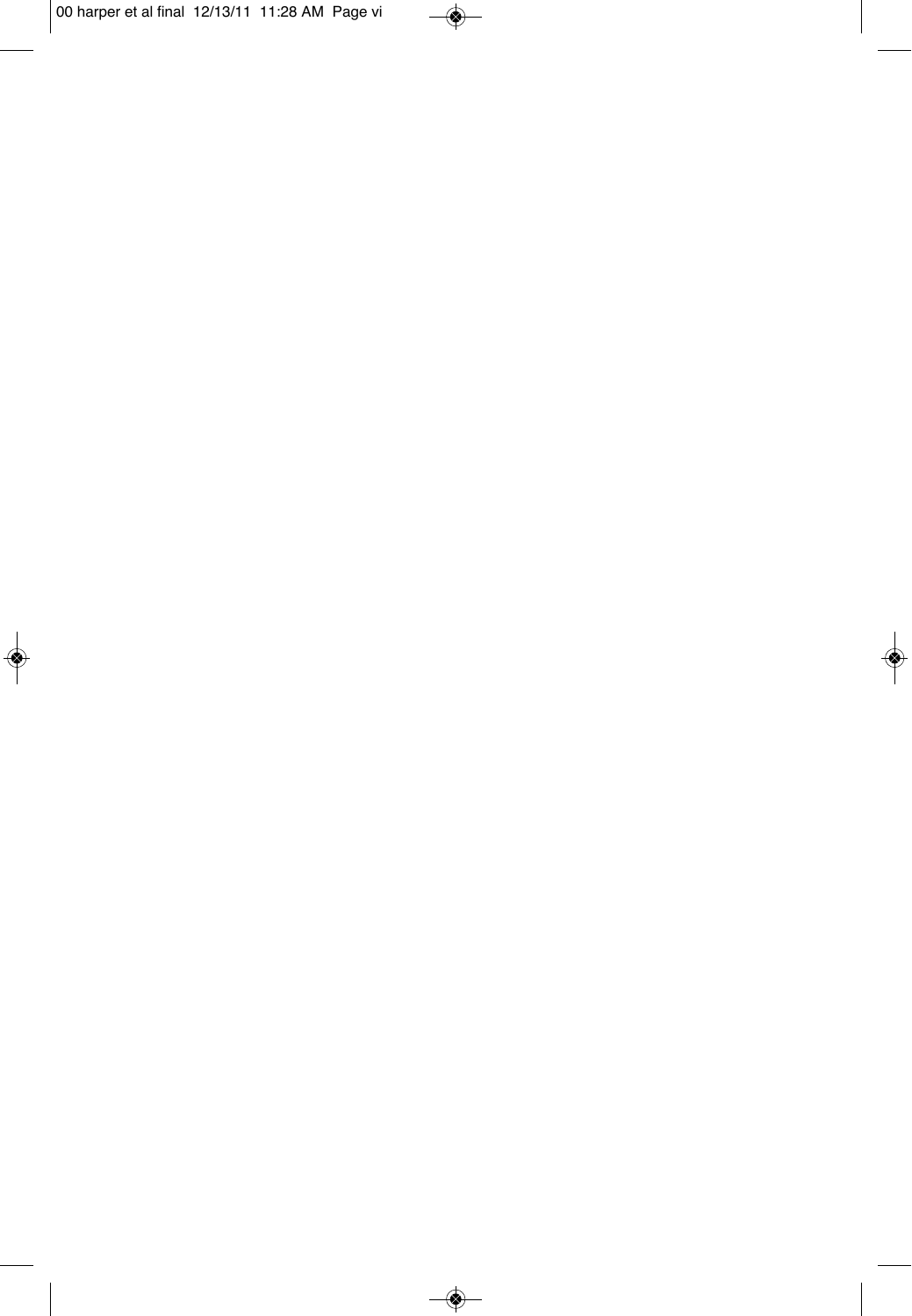# **Contents**

| List of Figures | xvii                     |
|-----------------|--------------------------|
| List of Tables  | xix                      |
| Foreword        | xxi                      |
| Preface         | $\cdots$<br><b>XX111</b> |

## **Part I**

| Violence: Do We Know It When We See It?                   |    |
|-----------------------------------------------------------|----|
| Introduction                                              | 1  |
| Chapter 1 • Violence: Definition, Spheres, and Principles |    |
| Peter Iadicola                                            | 7  |
| Definition of Violence                                    | 7  |
| Spheres of Violence                                       | 12 |
| Ten Principles of Violence                                | 16 |
| Conclusion                                                | 24 |
| References                                                | 25 |
| Chapter 2 • Violence against Women: Colliding "Realities" |    |
| Patricia Easteal                                          | 27 |
| Introduction                                              | 27 |
| Conflicting Constructions of Domestic Violence            | 28 |
| Same as Assault in the Public Sphere?                     | 28 |
| Easily Disclosed or Screened?                             | 31 |
| Conflicting Constructions of Battered Women Who Kill and  |    |
| Self-Defence                                              | 33 |
| Conflicting Constructions of (Partner) Rape               | 36 |
| Who, Then, Is the "Real" Victim?                          | 37 |
| Reporting Immediately?                                    | 38 |
| Conclusion                                                | 39 |
| References                                                | 40 |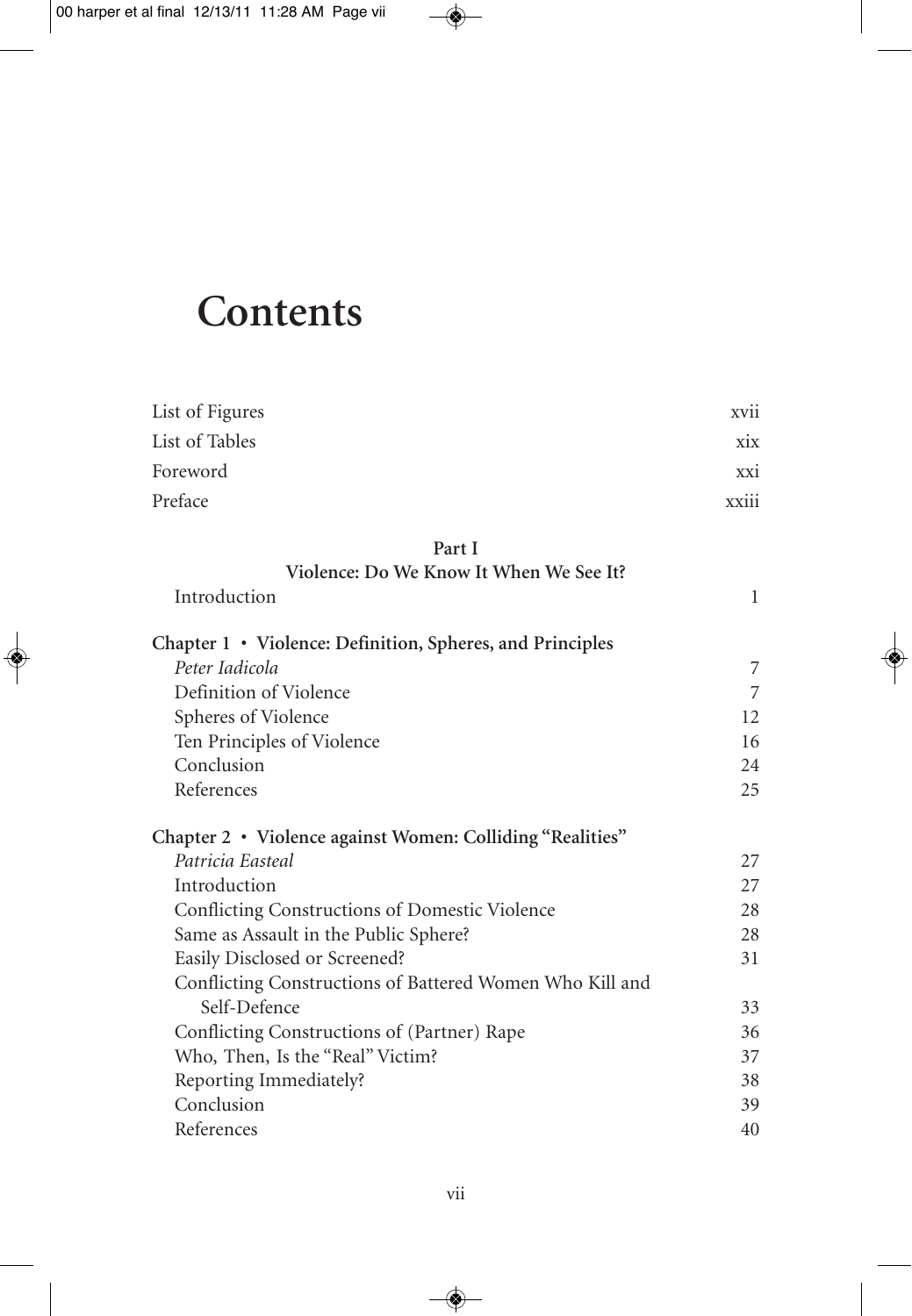| $\cdots$<br><b>V111</b> | <b>CONTENTS</b> |
|-------------------------|-----------------|
|                         |                 |

| Chapter 3 • Intimate Partner Homicide Followed by Suicide: A Case of<br><b>Gendered Violence</b>             |     |
|--------------------------------------------------------------------------------------------------------------|-----|
| Dee Wood Harper and Lydia Voigt                                                                              | 45  |
| Introduction                                                                                                 | 45  |
| An Integrated Model for Explaining Intimate Partner                                                          |     |
| Homicide-Suicides                                                                                            | 48  |
| A Look at Male-perpetrated Intimate Partner Homicide-Suicide                                                 |     |
| Events                                                                                                       | 52  |
| Male Selfhood and Violence                                                                                   | 57  |
| Male-perpetrated Mercy Killing-Suicide                                                                       | 58  |
| Male-perpetrated Familicide-Suicide                                                                          | 60  |
| Male-perpetrated Intimate Partner Lethal Violence-Suicide                                                    | 61  |
| Conclusions and Implications                                                                                 | 63  |
| References                                                                                                   | 65  |
| Chapter 4 • Predicting the Risk of Violence in Offenders<br>with Intellectual and Developmental Disabilities |     |
| William R. Lindsay                                                                                           | 71  |
| Introduction                                                                                                 | 71  |
| Risk Factors and Offenders with Intellectual Disability                                                      | 73  |
| Investigations into Risk Variables                                                                           | 75  |
| Research on Static Risk Assessment                                                                           | 77  |
| <b>Risk Assessment Studies</b>                                                                               | 78  |
| Clinical and Dynamic Prediction of Future Incidents                                                          | 79  |
| Conclusion                                                                                                   | 84  |
| References                                                                                                   | 84  |
| Part II                                                                                                      |     |
| Violence: Where Do We Look for It?                                                                           |     |
| Introduction                                                                                                 | 89  |
| Chapter 5 • Disasters, the Emergence of Corrosive Communities<br>and Violence                                |     |
| Kelly Frailing                                                                                               | 93  |
| Introduction                                                                                                 | 93  |
| Defining Disaster                                                                                            | 93  |
| Disaster Types                                                                                               | 95  |
| Disaster Phases                                                                                              | 98  |
| Violence during Disasters                                                                                    | 99  |
| The Great Kanto Earthquake                                                                                   | 100 |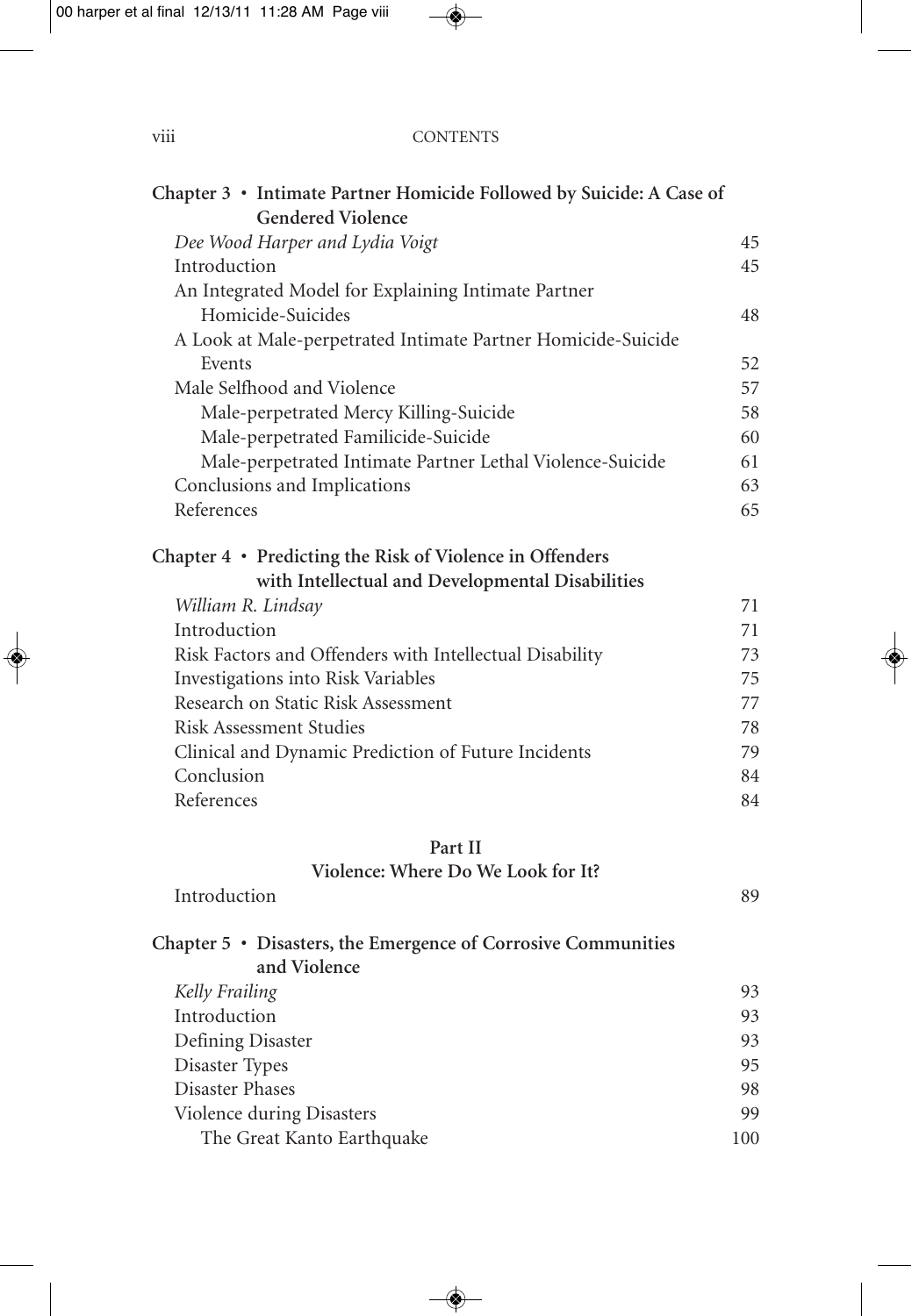| The Boxing Day Tsunami<br>Hurricane Katrina<br>Haiti Earthquake<br>The Deepwater Horizon Oil Spill<br><b>Emergence of Corrosive Communities</b><br>Summary<br>References<br>Chapter 6 • Southern Violence: A Contemporary Overview<br>Matthew R. Lee and Graham C. Ousey<br>Introduction<br>Theoretical Variations of the Southern Subculture of Violence<br>The "Values Model"<br>The "Culture in Action" Model<br>What Are the Origins or Sources of Southern Subculture of<br>Violence Values?<br>Potential Ethnic Origins<br>Potential Religious Origins<br>Are Southern Subculture Effects on Homicide Rates General<br>or Type-Specific?<br>Subculture of Violence and Overall Homicide Rates<br>Subculture of Violence and Expressive Homicide Rates<br>Are Southern Subculture of Violence Effects Limited to Specific<br>Racial Groups?<br>Is the Influence of the Southern Subculture of Violence Decreasing<br>over Time?<br>Conclusion<br>References<br>Chapter 7 • "You Can't Do Crack on Credit": Drug and Retaliatory Murder<br>Jana J. Levitov and Dee Wood Harper<br>Introduction<br>The Problem of Social Control<br>Drug Killing<br>Revenge Killing<br>Informal Social Control Applied to Murders<br>Racial Isolation | The Tangshan Earthquake | 100 |
|------------------------------------------------------------------------------------------------------------------------------------------------------------------------------------------------------------------------------------------------------------------------------------------------------------------------------------------------------------------------------------------------------------------------------------------------------------------------------------------------------------------------------------------------------------------------------------------------------------------------------------------------------------------------------------------------------------------------------------------------------------------------------------------------------------------------------------------------------------------------------------------------------------------------------------------------------------------------------------------------------------------------------------------------------------------------------------------------------------------------------------------------------------------------------------------------------------------------------------------|-------------------------|-----|
|                                                                                                                                                                                                                                                                                                                                                                                                                                                                                                                                                                                                                                                                                                                                                                                                                                                                                                                                                                                                                                                                                                                                                                                                                                          |                         | 101 |
|                                                                                                                                                                                                                                                                                                                                                                                                                                                                                                                                                                                                                                                                                                                                                                                                                                                                                                                                                                                                                                                                                                                                                                                                                                          |                         | 101 |
|                                                                                                                                                                                                                                                                                                                                                                                                                                                                                                                                                                                                                                                                                                                                                                                                                                                                                                                                                                                                                                                                                                                                                                                                                                          |                         | 103 |
|                                                                                                                                                                                                                                                                                                                                                                                                                                                                                                                                                                                                                                                                                                                                                                                                                                                                                                                                                                                                                                                                                                                                                                                                                                          |                         | 103 |
|                                                                                                                                                                                                                                                                                                                                                                                                                                                                                                                                                                                                                                                                                                                                                                                                                                                                                                                                                                                                                                                                                                                                                                                                                                          |                         | 104 |
|                                                                                                                                                                                                                                                                                                                                                                                                                                                                                                                                                                                                                                                                                                                                                                                                                                                                                                                                                                                                                                                                                                                                                                                                                                          |                         | 107 |
|                                                                                                                                                                                                                                                                                                                                                                                                                                                                                                                                                                                                                                                                                                                                                                                                                                                                                                                                                                                                                                                                                                                                                                                                                                          |                         | 108 |
|                                                                                                                                                                                                                                                                                                                                                                                                                                                                                                                                                                                                                                                                                                                                                                                                                                                                                                                                                                                                                                                                                                                                                                                                                                          |                         |     |
|                                                                                                                                                                                                                                                                                                                                                                                                                                                                                                                                                                                                                                                                                                                                                                                                                                                                                                                                                                                                                                                                                                                                                                                                                                          |                         | 115 |
|                                                                                                                                                                                                                                                                                                                                                                                                                                                                                                                                                                                                                                                                                                                                                                                                                                                                                                                                                                                                                                                                                                                                                                                                                                          |                         | 115 |
|                                                                                                                                                                                                                                                                                                                                                                                                                                                                                                                                                                                                                                                                                                                                                                                                                                                                                                                                                                                                                                                                                                                                                                                                                                          |                         | 116 |
|                                                                                                                                                                                                                                                                                                                                                                                                                                                                                                                                                                                                                                                                                                                                                                                                                                                                                                                                                                                                                                                                                                                                                                                                                                          |                         | 116 |
|                                                                                                                                                                                                                                                                                                                                                                                                                                                                                                                                                                                                                                                                                                                                                                                                                                                                                                                                                                                                                                                                                                                                                                                                                                          |                         | 116 |
|                                                                                                                                                                                                                                                                                                                                                                                                                                                                                                                                                                                                                                                                                                                                                                                                                                                                                                                                                                                                                                                                                                                                                                                                                                          |                         |     |
|                                                                                                                                                                                                                                                                                                                                                                                                                                                                                                                                                                                                                                                                                                                                                                                                                                                                                                                                                                                                                                                                                                                                                                                                                                          |                         | 117 |
|                                                                                                                                                                                                                                                                                                                                                                                                                                                                                                                                                                                                                                                                                                                                                                                                                                                                                                                                                                                                                                                                                                                                                                                                                                          |                         | 118 |
|                                                                                                                                                                                                                                                                                                                                                                                                                                                                                                                                                                                                                                                                                                                                                                                                                                                                                                                                                                                                                                                                                                                                                                                                                                          |                         | 118 |
|                                                                                                                                                                                                                                                                                                                                                                                                                                                                                                                                                                                                                                                                                                                                                                                                                                                                                                                                                                                                                                                                                                                                                                                                                                          |                         |     |
|                                                                                                                                                                                                                                                                                                                                                                                                                                                                                                                                                                                                                                                                                                                                                                                                                                                                                                                                                                                                                                                                                                                                                                                                                                          |                         | 120 |
|                                                                                                                                                                                                                                                                                                                                                                                                                                                                                                                                                                                                                                                                                                                                                                                                                                                                                                                                                                                                                                                                                                                                                                                                                                          |                         | 120 |
|                                                                                                                                                                                                                                                                                                                                                                                                                                                                                                                                                                                                                                                                                                                                                                                                                                                                                                                                                                                                                                                                                                                                                                                                                                          |                         | 121 |
|                                                                                                                                                                                                                                                                                                                                                                                                                                                                                                                                                                                                                                                                                                                                                                                                                                                                                                                                                                                                                                                                                                                                                                                                                                          |                         |     |
|                                                                                                                                                                                                                                                                                                                                                                                                                                                                                                                                                                                                                                                                                                                                                                                                                                                                                                                                                                                                                                                                                                                                                                                                                                          |                         | 122 |
|                                                                                                                                                                                                                                                                                                                                                                                                                                                                                                                                                                                                                                                                                                                                                                                                                                                                                                                                                                                                                                                                                                                                                                                                                                          |                         |     |
|                                                                                                                                                                                                                                                                                                                                                                                                                                                                                                                                                                                                                                                                                                                                                                                                                                                                                                                                                                                                                                                                                                                                                                                                                                          |                         | 124 |
|                                                                                                                                                                                                                                                                                                                                                                                                                                                                                                                                                                                                                                                                                                                                                                                                                                                                                                                                                                                                                                                                                                                                                                                                                                          |                         | 124 |
|                                                                                                                                                                                                                                                                                                                                                                                                                                                                                                                                                                                                                                                                                                                                                                                                                                                                                                                                                                                                                                                                                                                                                                                                                                          |                         | 125 |
|                                                                                                                                                                                                                                                                                                                                                                                                                                                                                                                                                                                                                                                                                                                                                                                                                                                                                                                                                                                                                                                                                                                                                                                                                                          |                         |     |
|                                                                                                                                                                                                                                                                                                                                                                                                                                                                                                                                                                                                                                                                                                                                                                                                                                                                                                                                                                                                                                                                                                                                                                                                                                          |                         | 129 |
|                                                                                                                                                                                                                                                                                                                                                                                                                                                                                                                                                                                                                                                                                                                                                                                                                                                                                                                                                                                                                                                                                                                                                                                                                                          |                         | 129 |
|                                                                                                                                                                                                                                                                                                                                                                                                                                                                                                                                                                                                                                                                                                                                                                                                                                                                                                                                                                                                                                                                                                                                                                                                                                          |                         | 130 |
|                                                                                                                                                                                                                                                                                                                                                                                                                                                                                                                                                                                                                                                                                                                                                                                                                                                                                                                                                                                                                                                                                                                                                                                                                                          |                         | 131 |
|                                                                                                                                                                                                                                                                                                                                                                                                                                                                                                                                                                                                                                                                                                                                                                                                                                                                                                                                                                                                                                                                                                                                                                                                                                          |                         | 132 |
|                                                                                                                                                                                                                                                                                                                                                                                                                                                                                                                                                                                                                                                                                                                                                                                                                                                                                                                                                                                                                                                                                                                                                                                                                                          |                         | 133 |
|                                                                                                                                                                                                                                                                                                                                                                                                                                                                                                                                                                                                                                                                                                                                                                                                                                                                                                                                                                                                                                                                                                                                                                                                                                          |                         | 135 |

| Racial Isolation    | 135 |
|---------------------|-----|
| New Orleans Murders | 136 |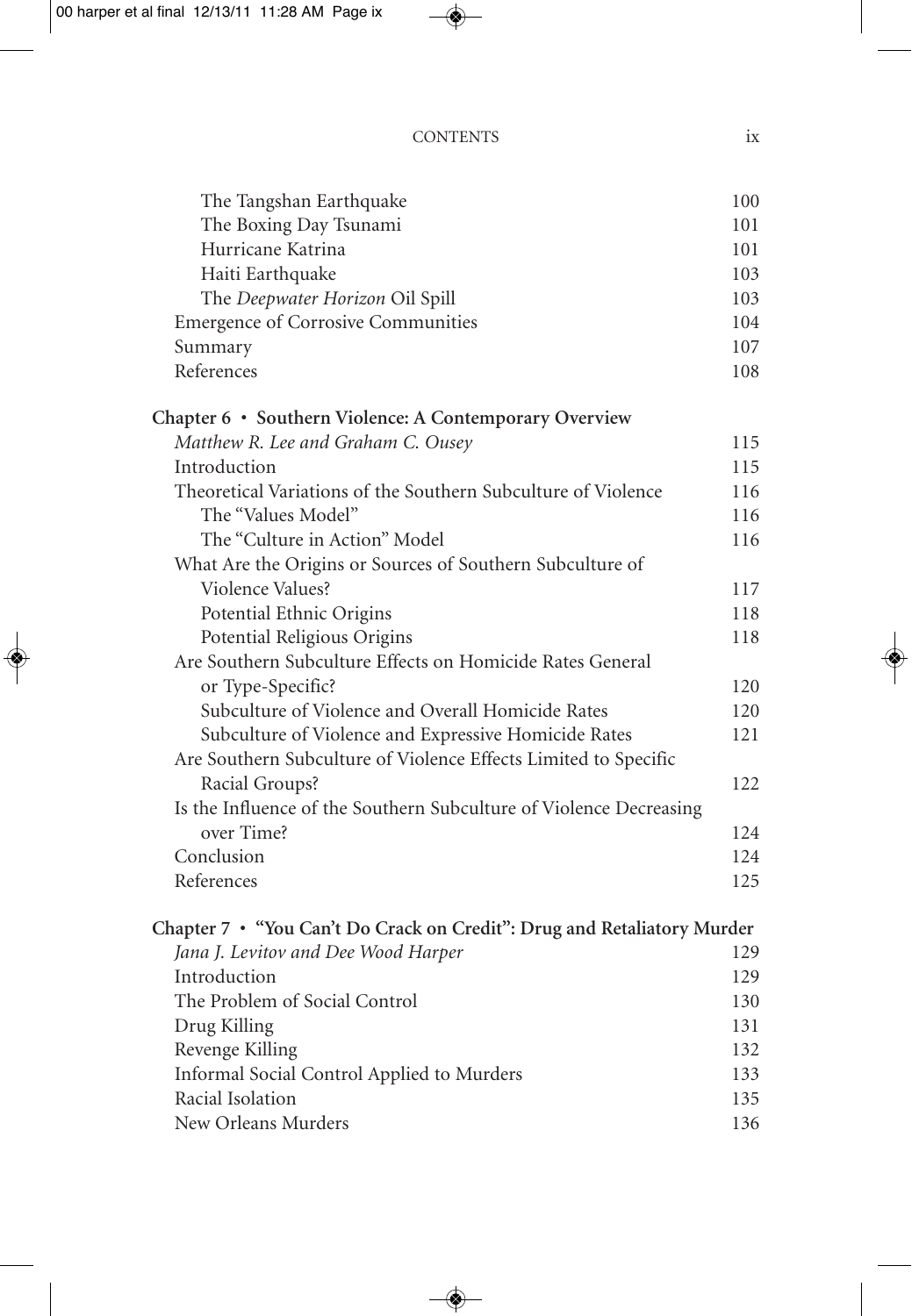Location, Location, Location 136

| Data and Methodology                                                                                 | 138 |
|------------------------------------------------------------------------------------------------------|-----|
| Analysis                                                                                             | 139 |
| Retaliatory Murders from 2003–2005 (pre-Katrina)                                                     | 139 |
| Narcotic Murders from 2003-2005 (pre-Katrina)                                                        | 139 |
| Discussion                                                                                           | 144 |
| References                                                                                           | 145 |
| Chapter 8 • As Terrifying as Terror Is Are We Safer? A Survey<br>of the State of "Homeland Security" |     |
| Bethany L. Brown                                                                                     | 147 |
| Introduction                                                                                         | 147 |
| Emergency Management pre-Homeland Security in the United States                                      | 149 |
| Homeland Security: The Progress                                                                      | 150 |
| Security: The Reaction(s)                                                                            | 152 |
| Security: Lack of Conceptual Clarity                                                                 | 154 |
| The Answer $(s)$ ?                                                                                   | 157 |
| References                                                                                           | 159 |
| $D_{\alpha} + III$                                                                                   |     |

#### **Part III**

## **Violence: What Do We Know?** Introduction 161

| the Making of the Prototypical Criminal                             |     |
|---------------------------------------------------------------------|-----|
| Stephen F. Ostertag                                                 | 165 |
| Introduction                                                        | 165 |
| Violence and Perceptions Of                                         | 166 |
| Constructing Perceptions of Violence                                | 167 |
| News-Making as Social Construction                                  | 167 |
| The News as Social Realities: Agenda-Setting, Framing, and Schema   | 169 |
| Constructing the Violent Criminal                                   | 170 |
| Fear of Crime and Violence and Its Consequences                     | 171 |
| Fear of Crime and Criminals and Its Implications for Social Control | 172 |
| Fear and Risk as Diffuse                                            | 174 |
| Conclusion                                                          | 175 |
| References                                                          | 176 |
|                                                                     |     |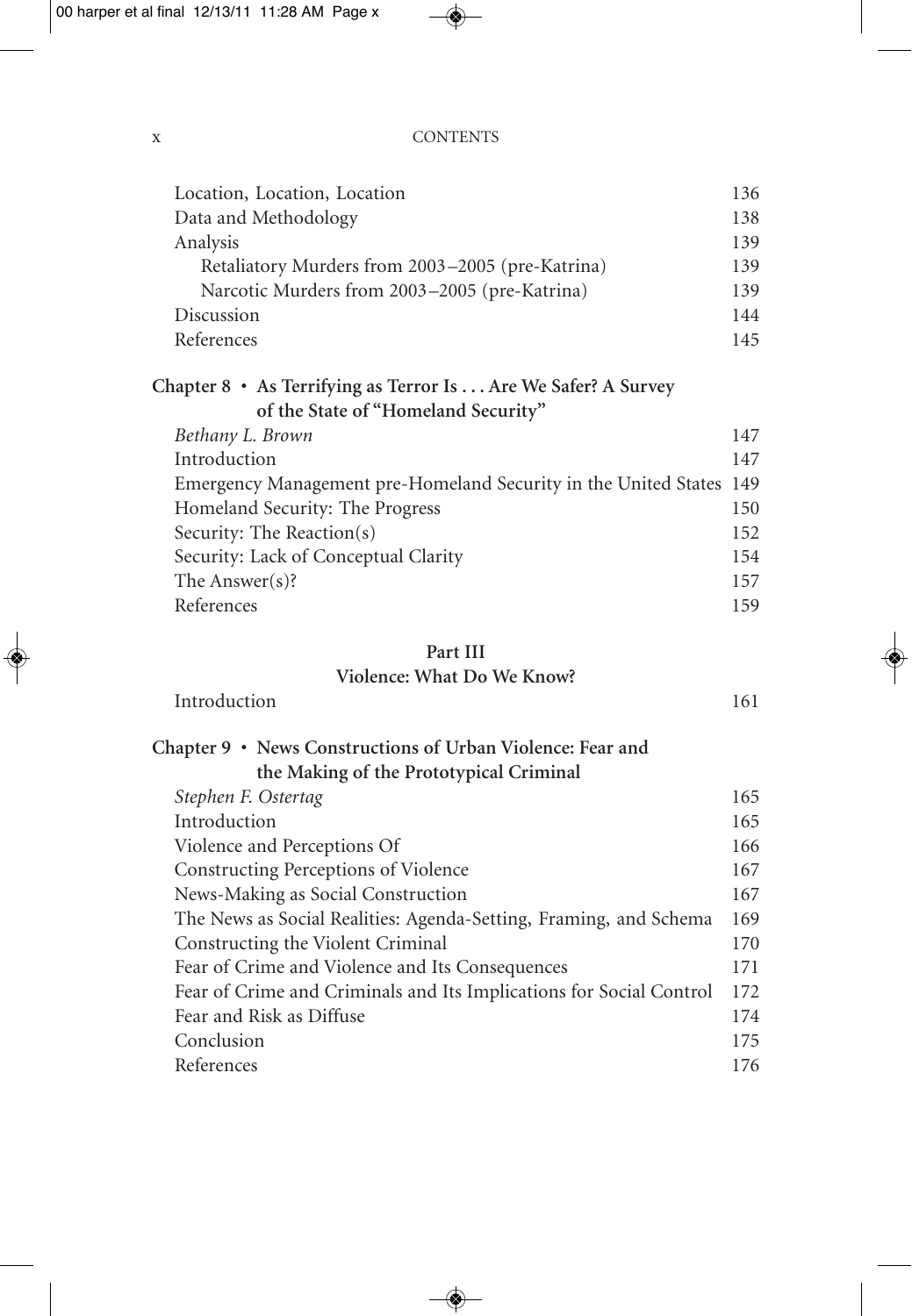#### CONTENTS xi

| Chapter 10 • Victim-Blame and the Media: The Portrayal of       |     |
|-----------------------------------------------------------------|-----|
| Femicide in Newspaper Stories                                   |     |
| Rae Taylor                                                      | 181 |
| Introduction                                                    | 181 |
| The Construction of Crime News                                  | 182 |
| The Role of Victim-Blame                                        | 182 |
| The Context of Domestic Violence                                | 183 |
| Sources for Crime News                                          | 183 |
| Why Study the Media?                                            | 184 |
| <b>Research Questions</b>                                       | 185 |
| Data Sources and Procedures                                     | 185 |
| Data Analysis                                                   | 187 |
| The Dichotomy of Victim Blame                                   | 188 |
| The Language of Blame                                           | 189 |
| The Victim's Response to Violence                               | 190 |
| Sources for Establishing a History of Domestic Violence         | 191 |
| The Jealousy and Extramarital Relationship Motive               | 193 |
| Indirect Tactics in Blaming                                     | 194 |
| The Ailing Victim                                               | 195 |
| Context in the Analysis of Domestic Homicide                    | 196 |
| References                                                      | 199 |
| Chapter 11 • The Social Construction of Suicide, Suicide Rates, |     |
| and the Suicidal Act                                            |     |
| Hugh P. Whitt, Jay Corzine and Lin Huff-Corzine                 | 205 |
| Introduction                                                    | 205 |
| Historical Constructions of Suicide in the West                 | 206 |
| A Corpse Is a Corpse, or Is It? The Social Construction of      |     |
| Suicide Rates                                                   | 209 |
| The Meaning of Suicide for Victims                              | 214 |
| Conclusion                                                      | 218 |
| References                                                      | 218 |
| Chapter 12 • Rap and the Glorification of Guns and Violence     |     |
| in Inner City Youth Culture                                     |     |
| Ashish Patel and James D. Wright                                | 223 |
| Introduction                                                    | 223 |
| Unfavorable Economics                                           | 224 |
| Get Tough on Crime and Drugs                                    | 226 |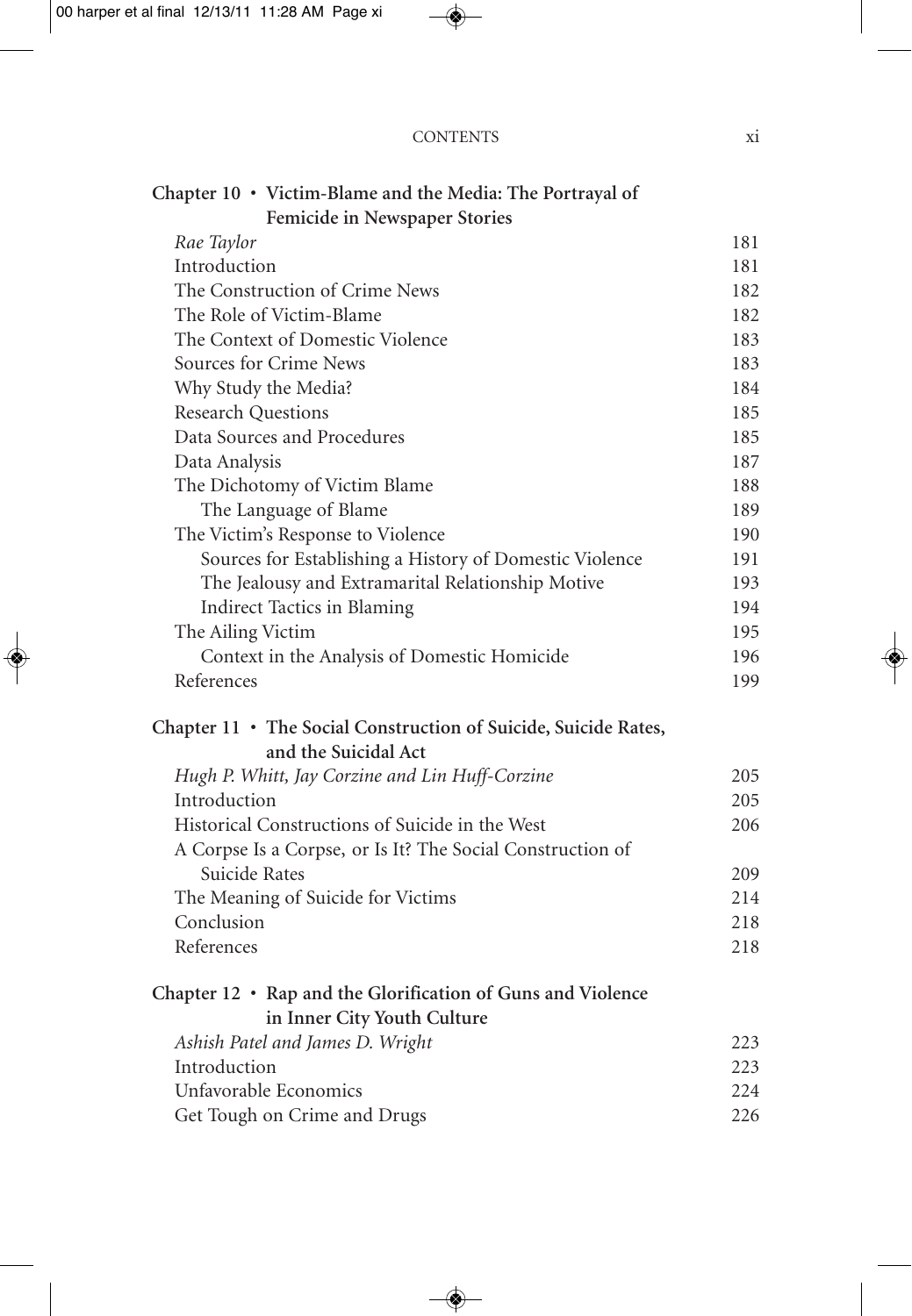### xii CONTENTS

| The Police                                                           | 229 |
|----------------------------------------------------------------------|-----|
| Incarceration                                                        | 232 |
| Guns                                                                 | 236 |
| Political Disenfranchisement                                         | 241 |
| The Code of the Street                                               | 243 |
| References                                                           | 245 |
| Chapter 13 • Getting Away with Murder: A Review of Arrest Clearances |     |
| Marc Riedel                                                          | 249 |
| Introduction                                                         | 249 |
| The Absence of Public Attention                                      | 250 |
| The Importance of Homicide Arrest Clearances                         | 252 |
| The Definition and Measure of Arrest Clearances                      | 252 |
| Differences Between Cleared and Uncleared Homicides                  | 254 |
| Discretionary and Nondiscretionary Perspectives                      | 254 |
| Discretionary Factors                                                | 257 |
| Nondiscretionary Factors                                             | 260 |
| Production-Function Perspective                                      | 261 |
| Types of Clearances                                                  | 265 |
| The Phoenix Homicide Clearance Project                               | 266 |
| Conclusion                                                           | 267 |
| References                                                           | 268 |
| Part IV                                                              |     |
| Violence: Whom Do We Believe?                                        |     |
| Introduction                                                         | 273 |
| Chapter 14 • War: Taxonomy, Mythology, Reality                       |     |
| John Mosier                                                          | 277 |
| Introduction                                                         | 277 |
| References                                                           | 287 |
| Chapter 15 · Guantánamo Continued                                    |     |
| Johanna Kalb                                                         | 289 |
| Introduction                                                         | 289 |
| Transfer as Violence                                                 | 290 |
| Recognizing Violence: Transfer in Its Legal Context                  | 295 |
| Conclusion                                                           | 300 |

Conclusion 300<br>References 301

References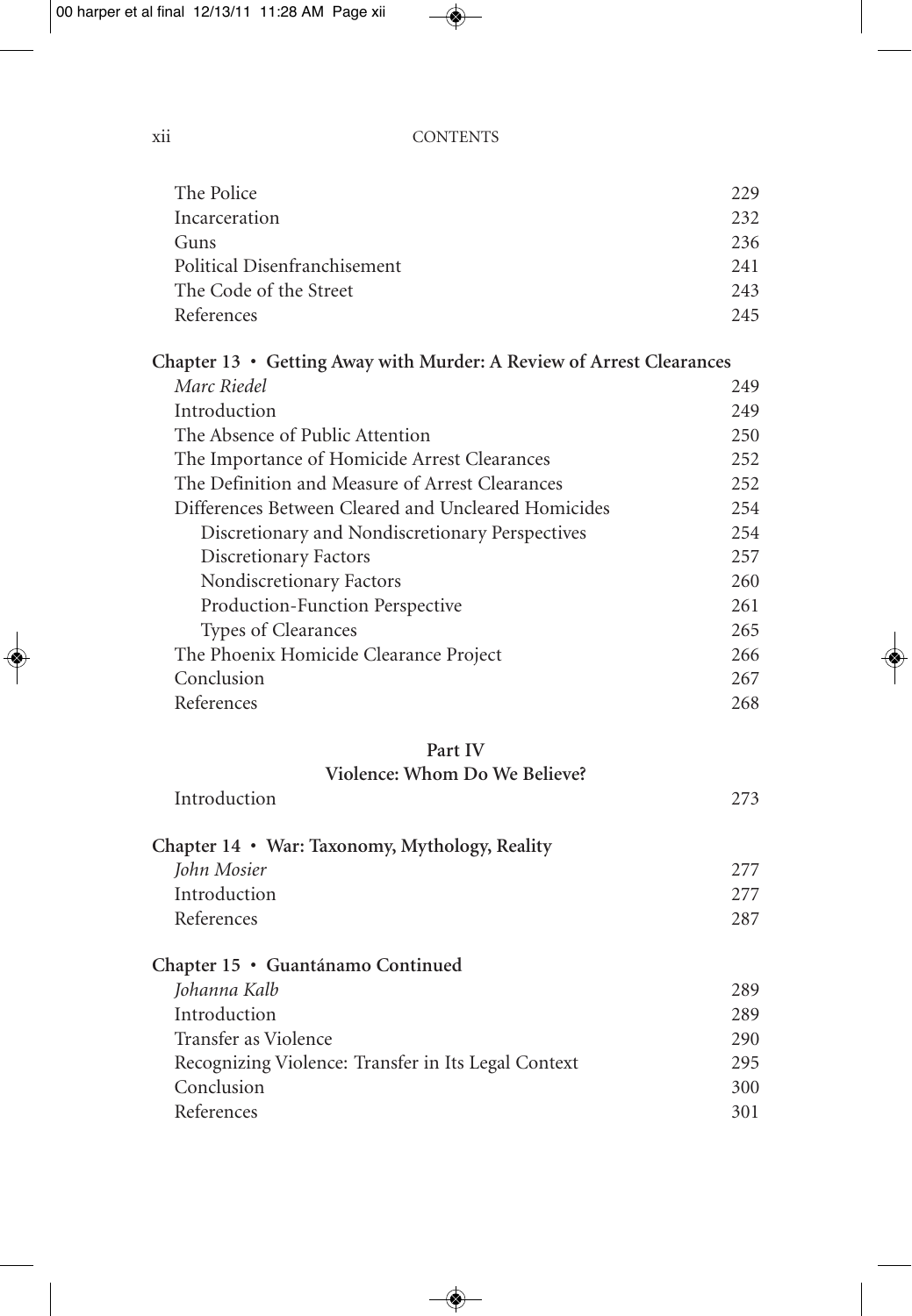## CONTENTS xiii

| Chapter 16 · Racial Discrimination and the Death Penalty               |     |
|------------------------------------------------------------------------|-----|
| in the United States                                                   |     |
| Robert M. Bohm                                                         | 305 |
| Introduction                                                           | 305 |
| The Legacy of Racial Discrimination                                    | 306 |
| Racial Discrimination during the Modern Death Penalty Era              | 308 |
| Sources of Racial Discrimination                                       | 311 |
| Theories of Racial Discrimination in the Administration                |     |
| of the Death Penalty                                                   | 313 |
| References                                                             | 316 |
| Chapter 17 • Corporate Violence: The EPA's Criminalization and Control |     |
| of Environmental Destruction                                           |     |
| Leo G. Barrile and Neal Slone                                          | 323 |
| Introduction                                                           | 323 |
| Criminalizing Corporate Violence: Defining Environmental               |     |
| Degradation as Crime                                                   | 325 |
| Constructing a Compliance and Enforcement Apparatus:                   |     |
| The Environmental Protection Agency                                    | 328 |
| How Does EPA Enforcement Work in Practice?                             |     |
| Is There a Structural Bias in Punishment?                              | 333 |
| Data on Environmental Prosecutions                                     | 333 |
| The Punishment of Corporate Environmental Violence                     | 334 |
| Preventing Corporate Violence: What Can Be Done to Protect             |     |
| the Environment?                                                       | 338 |
| References                                                             | 340 |
| Chapter 18 · Pedophilia and the U.S. Catholic Church:                  |     |
| Victimization and Its Effects                                          |     |
| Brenda K. Vollman                                                      | 345 |
| Introduction                                                           | 345 |
| The Contemporary "Crisis" in the Catholic Church                       | 346 |
| Victimology                                                            | 348 |
| Understanding the Sexual Abuse of Minors                               | 349 |
| What Is Sexual Abuse?                                                  | 349 |
| Gender and Abuse                                                       | 351 |
| <b>Event Characteristics</b>                                           | 352 |
| Offender Characteristics                                               | 353 |
| <b>Effects of Sexual Abuse</b>                                         | 355 |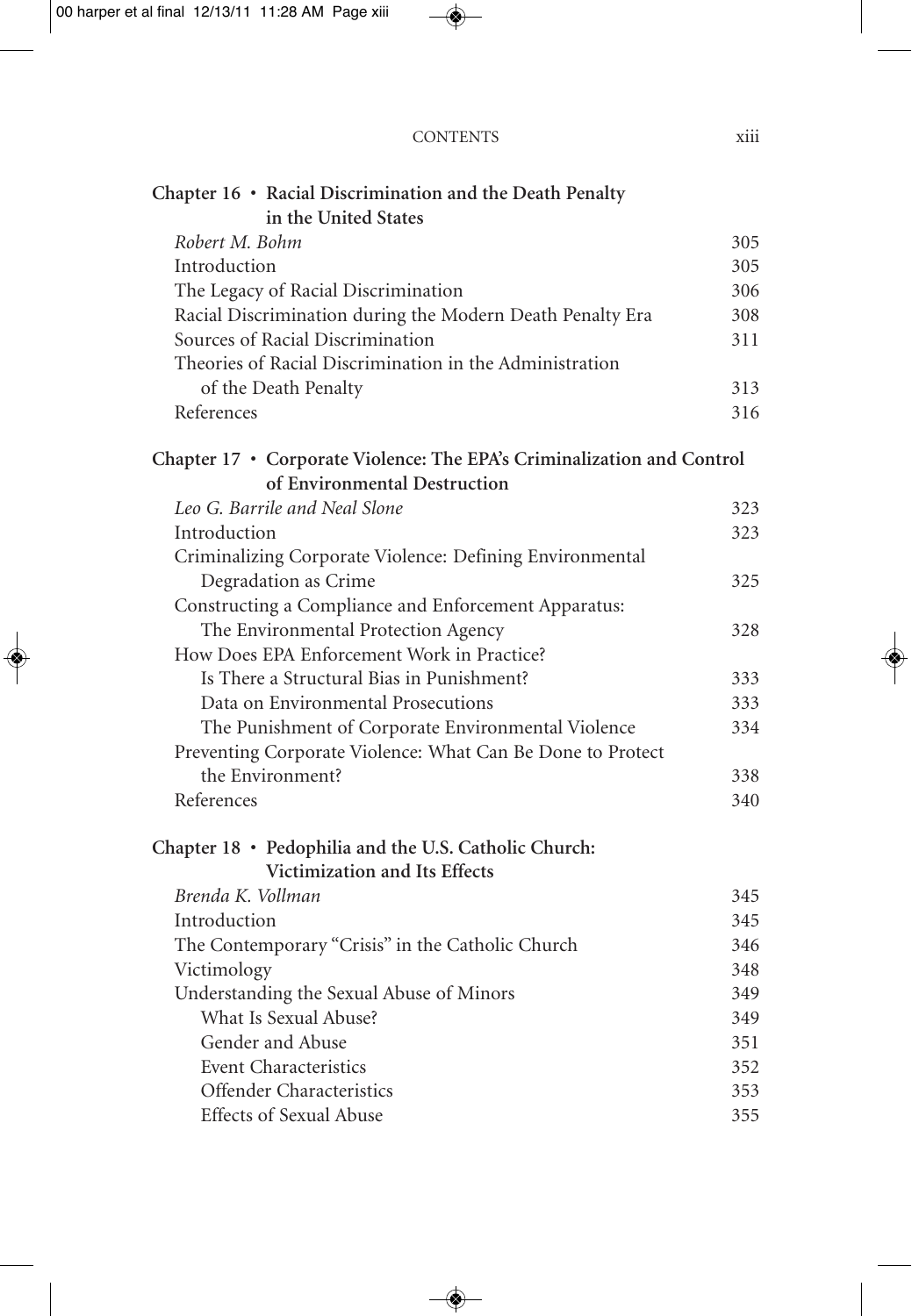xiv CONTENTS

| Reporting of Victimization   | 358 |
|------------------------------|-----|
| Surviving and Accountability | 360 |
| References                   | 361 |
| Part V                       |     |
| Is Nonviolence Possible?     |     |

| Introduction                                                    |     |  |
|-----------------------------------------------------------------|-----|--|
| Chapter 19 • Beyond the Crime Narrative: Communities Build      |     |  |
| Partnerships to Reduce Violence                                 |     |  |
| Pamela J. Jenkins                                               | 373 |  |
| Introduction                                                    | 373 |  |
| Barriers to Community-Level Violence Prevention Programs        | 375 |  |
| Silos of Understanding                                          | 375 |  |
| Not in My Backyard                                              | 376 |  |
| Why?                                                            | 377 |  |
| Accountability                                                  | 377 |  |
| Factors for Successful Community Programs                       | 378 |  |
| Integrate Violence Prevention Programming                       | 378 |  |
| Connect Violence to the Larger Culture                          | 379 |  |
| Build Partnerships with Other Violence Prevention Programs      | 379 |  |
| Understand the Role of the Academy                              | 380 |  |
| Start Small                                                     | 381 |  |
| Find Successful Programs and Adapt Them                         | 382 |  |
| Champion Peace                                                  | 382 |  |
| Conclusion                                                      | 383 |  |
| References                                                      | 384 |  |
| Chapter 20 • Violence against Women: Repairing Harm             |     |  |
| through Kith and Kin                                            |     |  |
| Loraine Gelsthorpe                                              | 387 |  |
| Introduction                                                    | 387 |  |
| Law Reform and Criminal Justice Interventions as a Way          |     |  |
| of Dealing with Violence against Women                          | 388 |  |
| What Do Women Want in Response to Violence from Their Partners? | 390 |  |
| The Meaning of "Restorative Justice" and How Does It Work?      | 392 |  |
| Does RJ "Work"?                                                 | 396 |  |
| Does RJ Work in Relation to Family Violence?                    | 397 |  |
| Objections to Using RJ as a Response to Violence against Women  | 398 |  |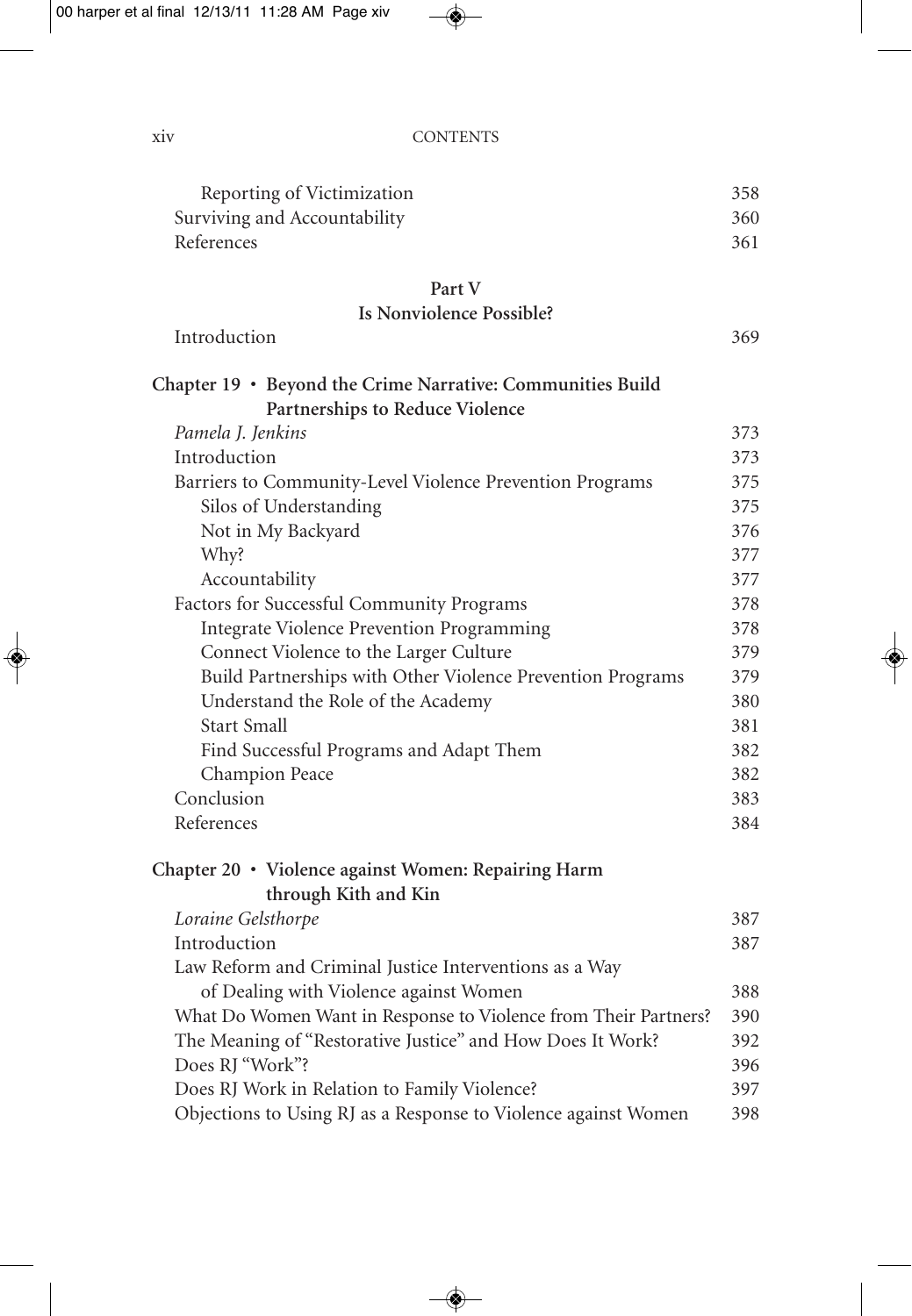#### CONTENTS xv

| Conclusion                                                      | 400 |
|-----------------------------------------------------------------|-----|
| References                                                      | 401 |
| Chapter 21 • Post-Hurricane Katrina Corruption and Human Rights |     |
| Violations in New Orleans, Louisiana                            |     |
| Patrick D. Walsh, William E. Thornton and Lydia Voigt           | 407 |
| Introduction                                                    | 407 |
| Corruption and Human Rights                                     | 409 |
| Research Related to Disasters Corruption Facilitation           | 411 |
| The Katrina Disaster and Human Rights Violations                | 412 |
| The Katrina Disaster and Corruption and Human Rights Violations |     |
| in New Orleans                                                  | 414 |
| Katrina Fraud                                                   | 416 |
| FEMA Trailer and Toxic Fume Debacle                             | 418 |
| Housing Authority of New Orleans                                | 419 |
| Police Corruption                                               | 421 |
| Facilitation of Wage Thefts from Immigrant Migrant Workers      |     |
| and Government Facilitation of Human Rights Violations          |     |
| of Migrant Workers                                              | 424 |
| The Cost of Corruption and Concluding Comments                  | 429 |
| References                                                      | 431 |
| Chapter 22 · Is Community Peace Possible?                       |     |
| Reba Parker                                                     | 439 |
| Introduction                                                    | 439 |
| How We Told the Story                                           | 441 |
| Charleston Peace One Day                                        | 443 |
| Make a Commitment Campaign                                      | 445 |
| Peace Redefined                                                 | 446 |
| Metamorphoric Evolutionaries                                    | 448 |
| An Organic Process                                              | 449 |
| Conclusion                                                      | 451 |
| References                                                      | 452 |
| <b>List of Contributors</b>                                     | 453 |
| Index                                                           | 463 |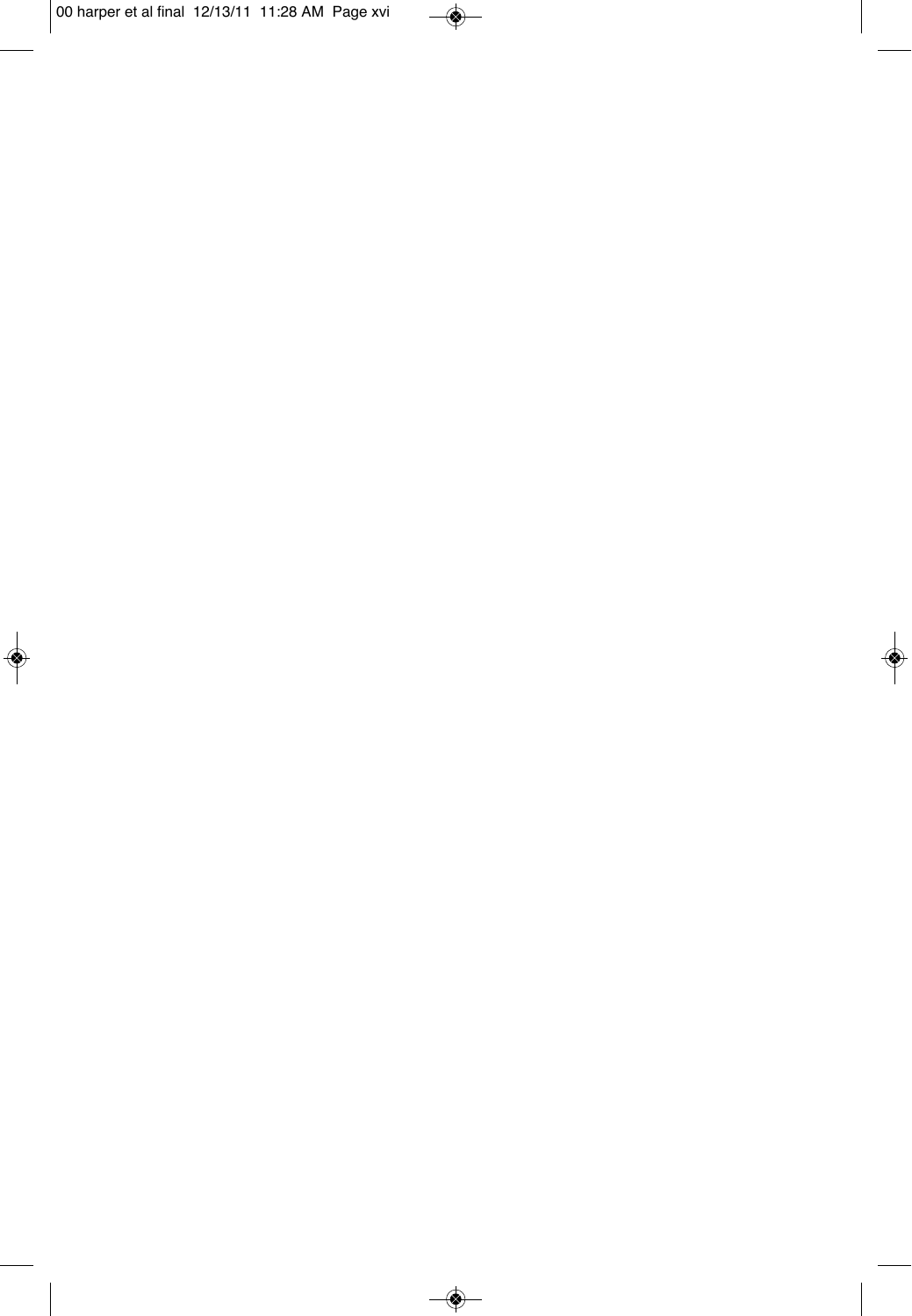# **List of Figures**

| Figure 1.1. The Spheres of Violence                     | 16  |
|---------------------------------------------------------|-----|
| Figure 1.2. The Chain of Violence                       | 20  |
| Figure 3.1. An Integrated Theoretical Model of Homicide |     |
| Followed by Suicide                                     | 50  |
| Figure 13.1. Percent U.S. Murders Cleared: 1960–2009    | 249 |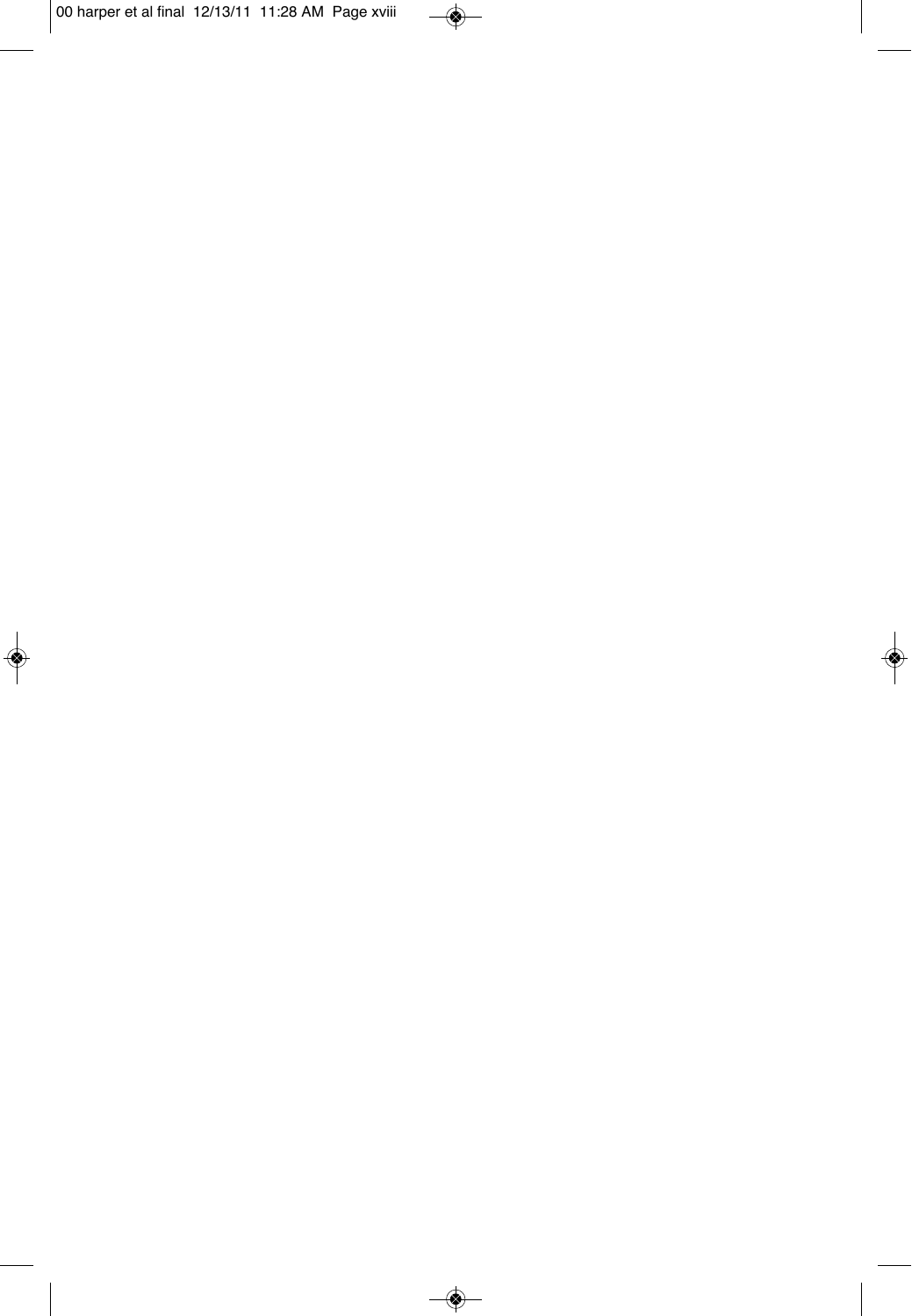# **List of Tables**

| Table 3.1.  | U.S. Homicide-Suicide Characteristics Compared to     |     |
|-------------|-------------------------------------------------------|-----|
|             | Homicides and Suicides 2004-2006                      | 53  |
| Table 3.2.  | U.S. Intimate Partner Homicide-Suicides Compared to   |     |
|             | Intimate Partner Homicides 2004–06                    | 54  |
| Table 7.1.  | Retaliatory Murders from 2003-2005 (pre-Katrina)      | 140 |
| Table 7.2.  | Variables Entered/Removed (a,b,c,d)                   | 141 |
| Table 7.3.  | Classification Results (a)                            | 141 |
| Table 7.4.  | <b>Group Statistics</b>                               | 142 |
| Table 7.5.  | Variables Entered/Removed (a,b,c,d)                   | 142 |
| Table 7.6.  | Narcotic Murder Neighborhoods Predicted               | 143 |
| Table 7.7.  | Percent Distribution of Motive by Levels of Isolation | 143 |
| Table 10.1. | Sample Frequencies                                    | 187 |
| Table 10.2. | Victim Blame Tactics                                  | 189 |
| Table 13.1. | Researchers, Years Studied, Data, Statistic, and      |     |
|             | Clearance Measure                                     | 256 |
| Table 14.1. | Chief Wars Fought Between 1815 and 1914               | 278 |
| Table 17.1. | Federal Prosecutions of Individuals and Companies     |     |
|             | for Environmental Crime, 1983-2005                    | 337 |
| Table 17.2. | Occupational Status and Punishment, Differences       |     |
|             | in Means, t-tests                                     | 337 |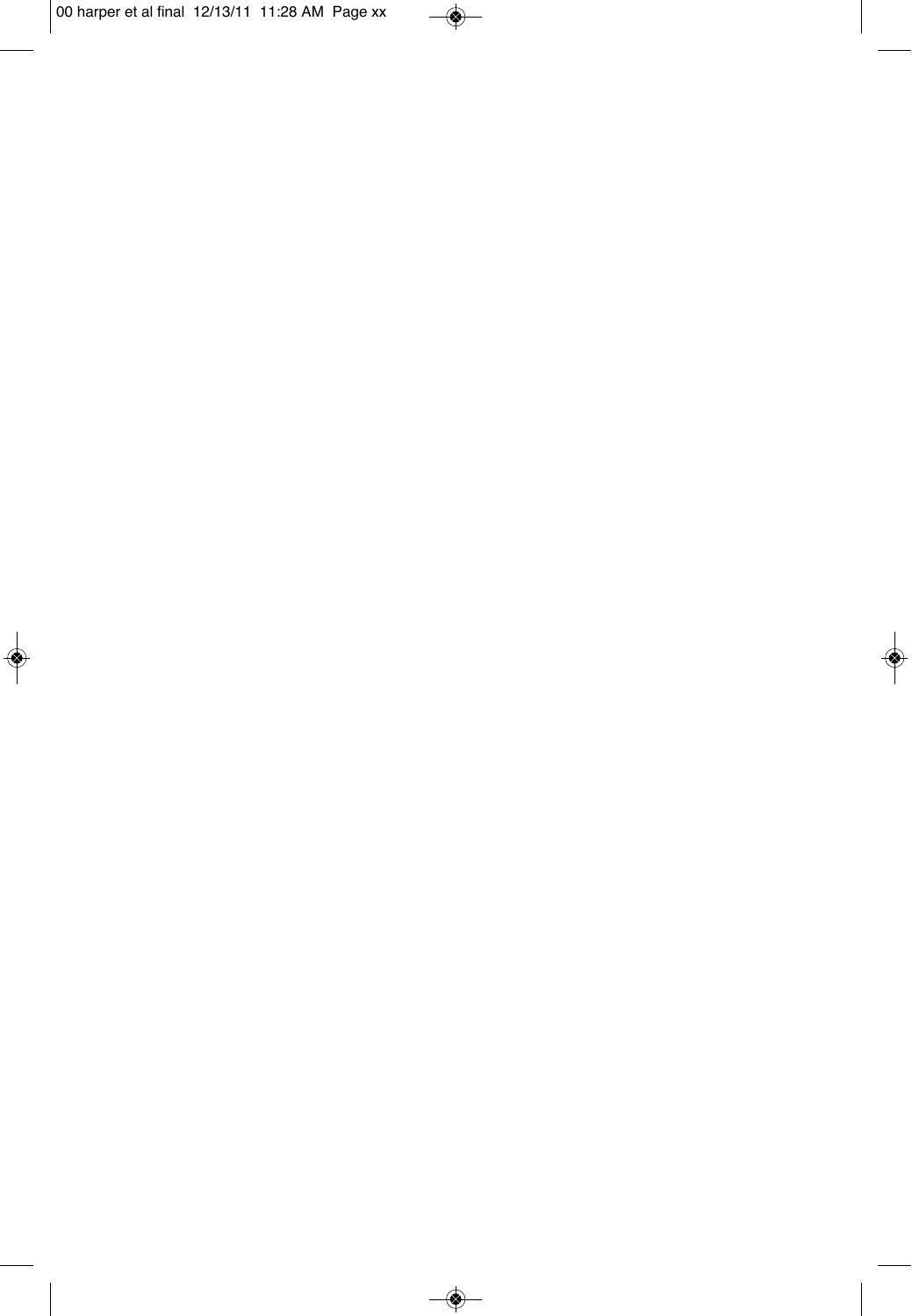## **Foreword**

The answer to the question posed by editors Dee Harper, Lydia Voigt, and William Thornton, in the title of this volume of readings about various forms of violence is "probably not." Indeed, as one peruses the table of contents, we see a variety of contributions from a number of noted authors on a rich array of topics that might not be expected in discussions of violence. At the same time, other authors provide chapters on more traditional subjects that push beyond the traditional boundaries of how these topics are typically discussed. Each author makes a case, sometimes passionately so, that the aspect of violence they are discussing is worthy of (re)consideration if we are to fully understand and attempt to respond to violence as a form of human behavior.

In some ways, the metaphor of "not seeing the forest for the trees" comes to mind in contemplating the contribution made by *Violence: Do We Know It When We See It?*. However, the metaphor operates in reverse here—to fully understand the forest, we have to be able to appreciate the diverse forms of trees that comprise it. Those using this book in a classroom setting can provide an interesting introduction to it by asking the class on the first day to list five (or whatever number) acts of violence. Later, following a discussion of the spheres of violence provided in Peter Iadicola's opening chapter, the students can be asked to categorize their listed acts into each of those categories, an exercise that, for the methodologically inclined, could serve as a mini-introduction to content analysis. Odds are great that the responses will be heavily tilted toward what Iadicola has termed the interpersonal sphere, the kind receiving the most societal attention and ones with which we are most comfortable in labeling as violence. In contrast, it is likely that the other two spheres he describes, structural and institutional, will be only minimally represented. At that point, the challenge posed by this volume has been issued—to broaden our prevailing conceptualizations of violence, as well as to better understand the correlations, causations, and preventions that are necessitated by this expanded view.

The unique intellectual journey offered by *Violence: Do We Know It When We See It?* is not necessarily a straight and linear undertaking. The topics cover a diverse terrain; with most challenging readers to reconsider prevailing notions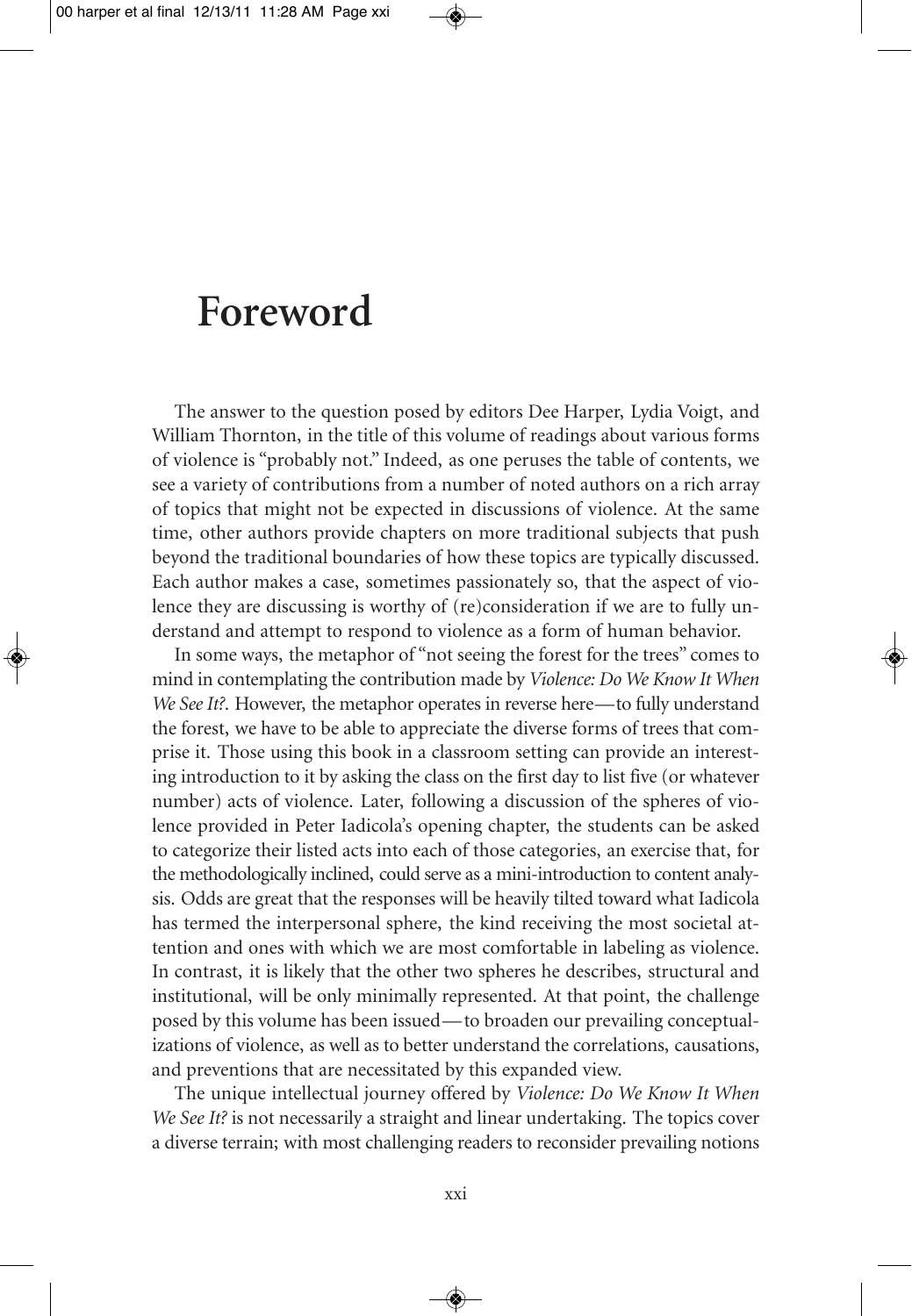#### xxii FOREWORD

of interpersonal violence that so dominate societal views and the public's reactions to violence. But, readers are also exposed to issues as seemingly disconnected as Guantanamo detentions, environmental crimes as acts of violence, institutional and structural crimes associated with natural disasters, and suicide. As well, potential solutions for violence reduction are much farther ranging that would be found in a typical treatment of this topic, ranging from a reconsideration of how violence is portrayed in the media to the role that broad-based community efforts can play in reducing violence of all kinds.

Ultimately, those who complete the journey through the chapters of this volume will emerge with a broader understanding of violence and a rethinking of our responses to it. In doing so, the purpose of this volume will have been achieved. Researchers, policy makers, and politicians take note: you've just been assigned required reading.

*Dwayne Smith University South Florida*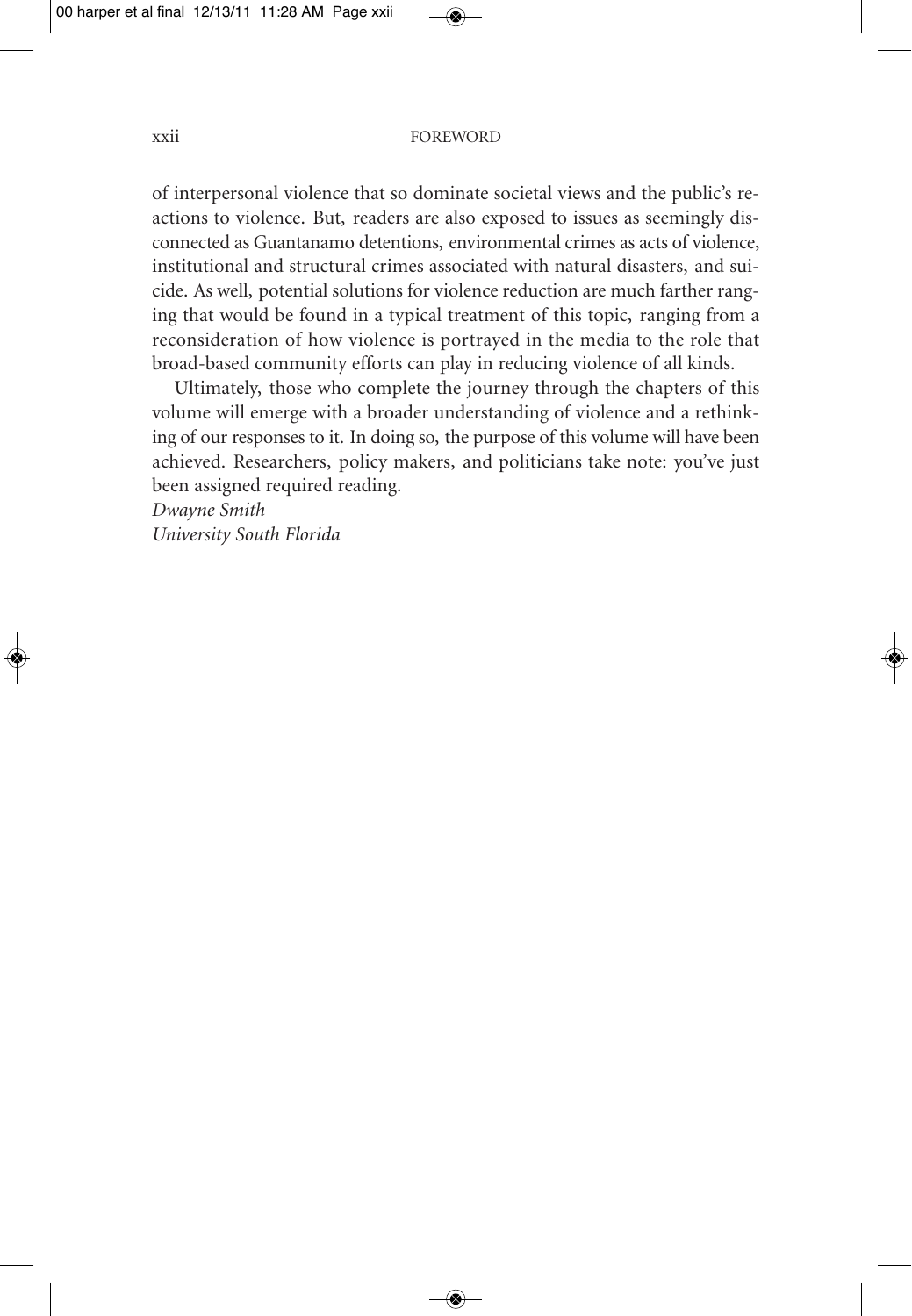# **Preface**

The title of this book, *Violence: Do We Know It When We See It?* suggests that what most of us typically think of with respect to the concept of violence is relatively limited and so this book, which brings together many contributions by well known writers on a broad range of violence –related topics, presents a much more encompassing perspective. This book of selected readings and its companion text, *Why Violence? Leading Questions Regarding the Conceptualization and Reality of Violence in Society*, begins with a consideration of the definition of violence noting that while most of us immediately think of violence in terms of the interpersonal forms of criminal violence (i.e., homicide, rape, robbery, and assaults), there are other spheres of violence that are critical to our understanding of the nature of violence in society.

Part I, which elaborates on the title, *Violence: Do We Know It When We See It?*, deals with the challenges associated with defining violence. Beginning with Peter Iadicola's introductory chapter, "Violence, Spheres, and Principles,"which describes the different levels of the expression of violence (i.e., interpersonal, institutional and structural) and discusses ten principles for critically approaching the topic of violence, the other chapters in Part I bring to light some of the challenges related to identifying different expressions of violence, which may not be socially apparent. For example, Patricia Easteal considers the contradictory public and legal constructions of intimate partner violence; Dee Harper and Lydia Voigt discuss gendered violence in the context of intimate partner homicide followed by suicide; and William Lindsay presents the risk factors associated with violent offenders with intellectual disabilities.

Part II, *Violence: Where Do We Look For It?*, offers a selection of chapters that focus on natural events, subculture, and even social policies where violence may or may not be found. Kelly Frailing reviews the patterns of violence in the context of various natural disasters; Mathew Lee and Graham Ousey offer a contemporary overview of the Southern subculture of violence thesis; Jana Levitov and Dee Harper provide a subcultural view of the illicit drug trade and retaliatory murder; and Bethany Brown looks at perceptions of safety and control of violence and the role of Homeland Security.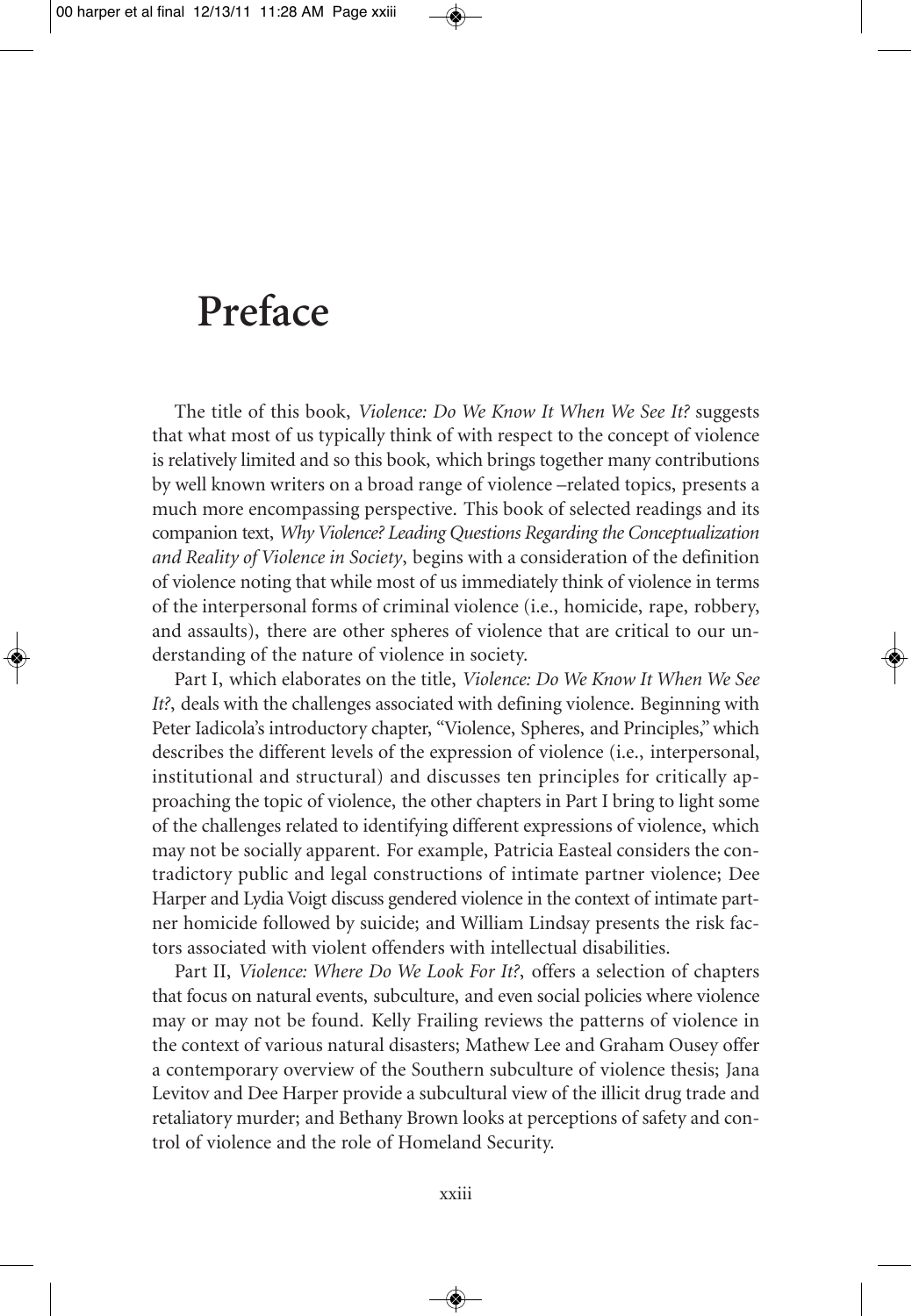#### xxiv PREFACE

Part III, *Violence: What Do We Know?*, begins with Stephen Ostertag's treatment of media constructions of urban fear and perceptions of violence; Rea Taylor offers an analysis of victim blame and the media; Hugh Whitt, Jay Corzine and Lin Huff Corzine focus on the social construction of suicide, suicide rates and the suicidal act; Ashish Patel and James Wright use rap and the glorification of guns and violence by inner city youths and the code of the streets to put in context current economic trends, crime policies and the administration of justice; and Marc Riedel considers the role and importance of homicide arrest clearances and the need for greater public attention to clearances.

Part IV, *Violence: Whom Do We Believe?*, starts off with John Mosier's piece on war looking at its associated taxonomy and contrasting mythology versus reality; Johanna Kalh revisits Guantanamo with a special focus on violence in the context of "legal" transfers; Robert Bohm examines the issue of racial discrimination and the death penalty; Leo Barrile and Neal Slone discuss corporate violence in the context of environmental degradation and EPA's ability to control environmental destruction; and Brenda Vollman provides an overview of a study on the sexual abuse crisis in the Catholic Church.

Part V, *Is Nonviolence Possible?*, includes a chapter by Pamela Jenkins noting the barriers to community violence prevention programs and looking beyond the crime narrative to community partnerships for reducing violence; and Loraine Gelsthorpe draws our attention to a consideration of repairing the harm through restorative justice for victims of intimate partner violence; Patrick Walsh, William Thornton and Lydia Voigt raise the issue of Human Rights violations and corruption in the context of post-Hurricane Katrina (including human rights violations by persons in authority and implementation of policies that have operated against certain groups by violating their fundamental rights such as wage theft, detainment, and deportation) and they call for public recognition and affirmation of Human Rights; and finally Reba Parker gives an illustration of a community's attempts to redefine peace.

The contents of the *Violence: Do We Know It When We See It?* includes original works from leading experts on violence from around the world addressing a wide spectrum of interpersonal, institutional and structural forms of violence. These selections explore the many ways in which violence is understood and manifest in contemporary society. The companion book, *Why Violence? Leading Questions Regarding the Conceptualization and Reality of Violence in Society* (Thornton, Harper, and Voigt, forthcoming 2012) provides a comprehensive review of the complexities associated with defining and identifying violent acts and the scientific study of violence including understanding the patterns and causes of violence as well as the controversies surrounding the prevention and control of violence.